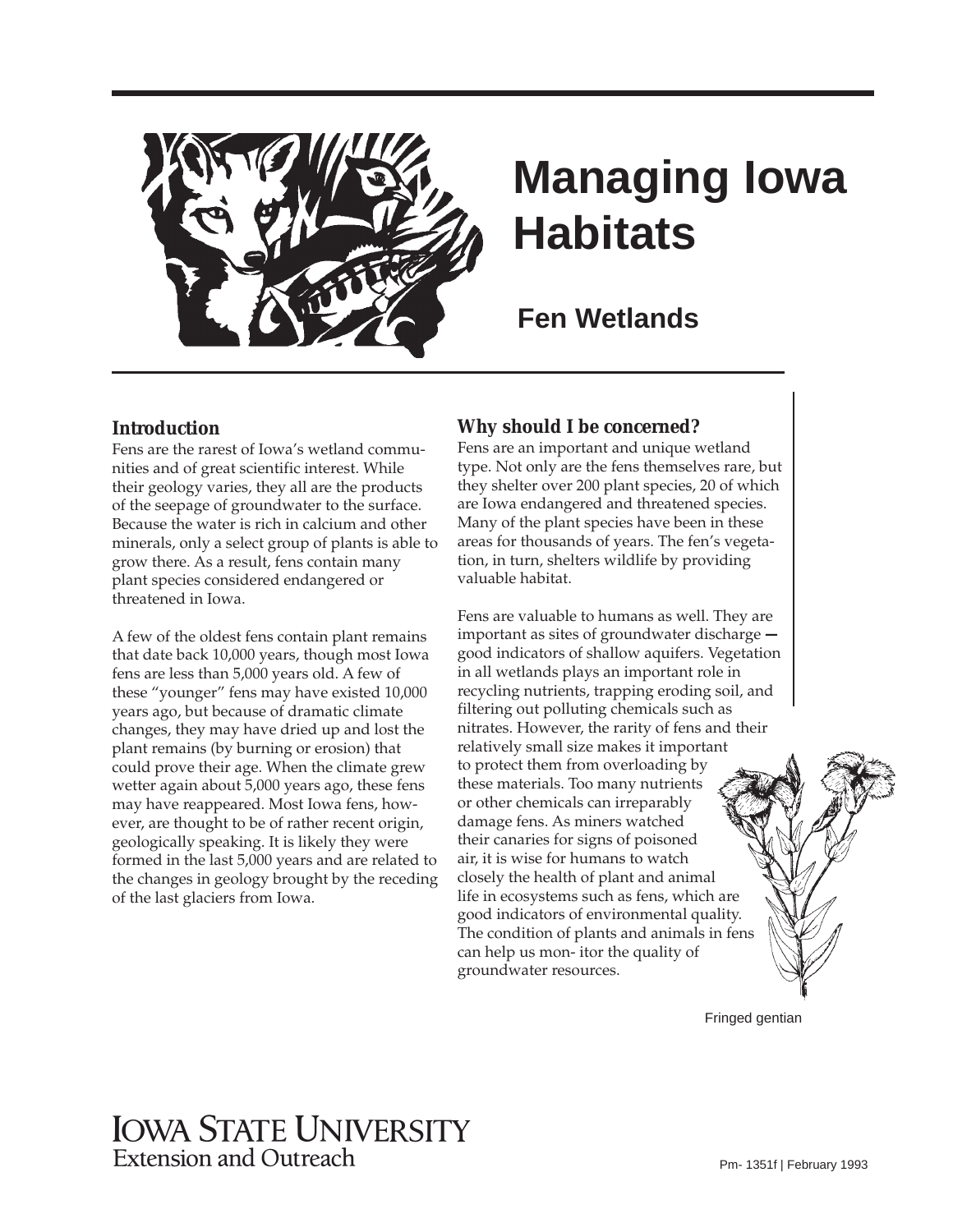#### **What are fen wetlands?**

The name *fen* is not as commonly used in the United States as in Europe where these wetlands are not as rare. In Iowa, fens have been called marshes, seeps, side-hill seeps, mound springs, wet prairies, sedge meadows, and sloughs. They also have been mistakenly called bogs, hanging bogs, and hillside bogs. Fens are typically found on hillsides, though occasionally in low areas between hills.

**Fens differ substantially from other wetlands.** 

There are many different kinds of wetlands. Certain characteristics make fens unique. Typically, the water in fens is neutral to alkaline (the pH is 7 or greater) and rich in nutrients. The water comes from groundwater that saturates the fens' organic soils  layers of partially decomposed plant material called peat. In certain areas this peat is so saturated with water it sometimes is called "quaking soil" because the ground trembles when walked on. Sometimes the water that saturatesthis soil carries enough dissolved calcium carbonate to form a grayish-white, lime-rich substance called *marl* or *tufa* when it comes to the surface. Because of this calcium deposit, these wetlands are sometimes referred to as *calcareous*.

Because of the dissolved calcium and other minerals in the water, fen plants are very distinctive. The most common plants in the fen are sedges that often hide some rare and beautiful wild flowers. Other plants that live in the fen include grasses, *forbs* (broad-leaved plants), and a few shrubs and trees.



**Fen characteristics** 

Fens differ substantially from other wetlands. Some of these differences cannot be directly observed because they are deep below the soil surface.

# **Geological settings - underground structure**

Fens can form where a groundwater source rich in minerals is exposed to the surface. Depending on a fen's location in the state, its foundation was laid either during a glacial period hundreds of thousands of years ago (and since eroded), or during the most recent glacial period **—** about 10,000 years ago. In either case, the geology provided an ideal setting for the development of a fen. There are basically two settings:

- The most common setting is one in which **the groundwater source is a buried sand and gravel deposit** located in debris left behind by glaciers (see Figure 1). Over time, erosion exposed portions of this sand and gravel resulting in a seep area  a place where the groundwater is near the surface. Peat soil is characteristic of fens formed over the seep area.
- A less common setting is one in which **the groundwater source is in sand and gravel that was deposited on the surface** by flowing water from the melting glaciers.

These geological settings of fens are important because they relate to the likelihood of contamination by chemicals and other pollutants. Fens with groundwater sources near the surface (second setting) can be contaminated by surface-derived pollutants much more easily than fens whose source of groundwater is buried (first setting). However, the glacial deposits surrounding the buried groundwater sources of eastern Iowa fens are old and weathered. This makes them more fractured, allowing pollutants moving through the ground to enter the fen easily and rapidly. Thus eastern Iowa fens are more likely to be contaminated by surface pollutants that move into and through the fractures than similar western Iowa fens, whose geologic setting is younger and not as weathered.

**Figure 1. Generalized cross-section diagram of an Iowa fen.**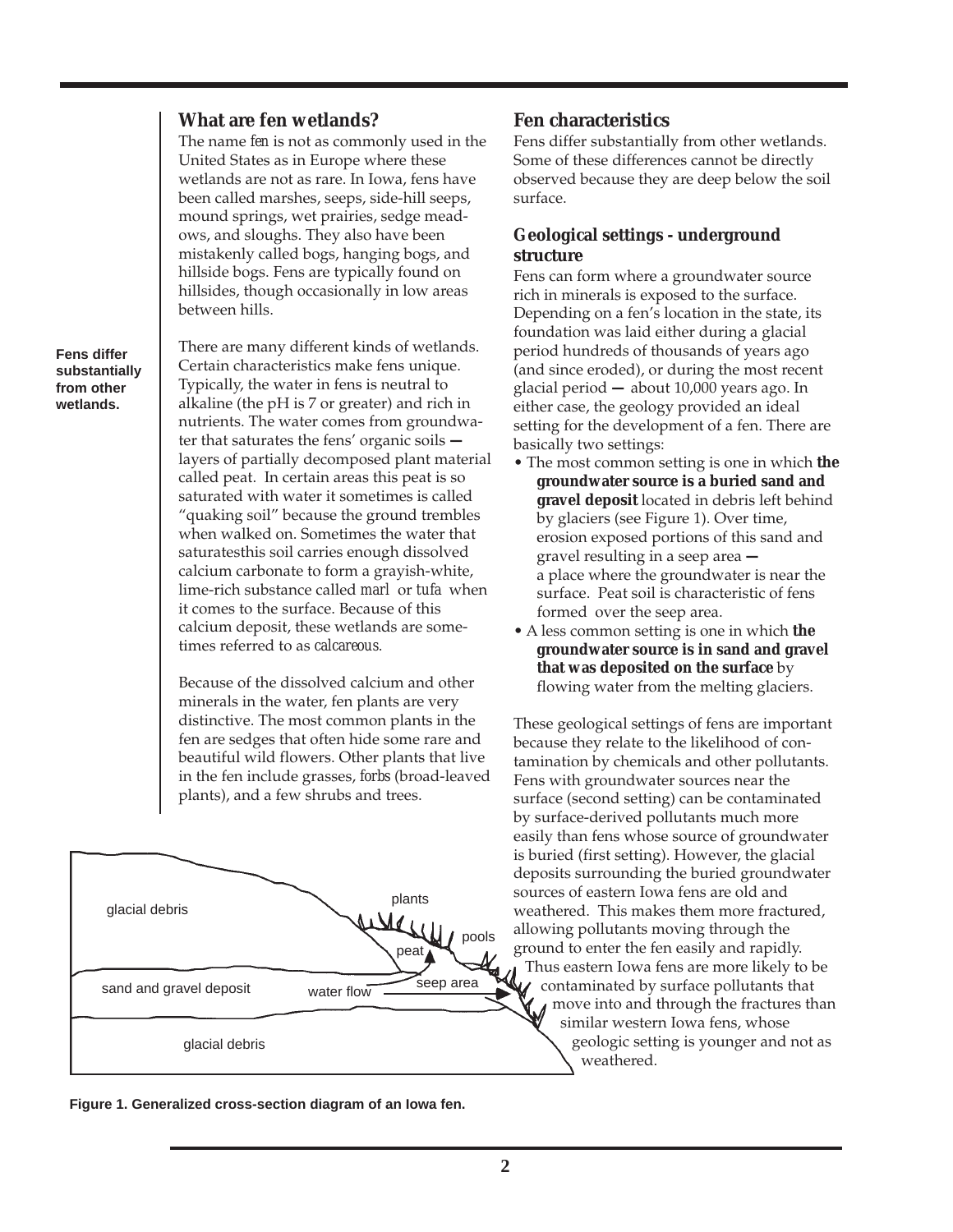#### **Soils**

Fen soil contains a large quantity of decomposing plant and animal material called humus. Soils with a high humus content are called organic soils. Fen organic soil is saturated with water, and the humus is so rotted that it is difficult to discern any bits of plant or animal material. Such organic soil is called muck. In contrast, the true peat soils of bogs show recognizable bits of plant stems and other material. Two soil series are typical of Iowa fens: *Palms muck* and *Houghton muck*. However, some exceptions exist; these soil series do not always have fens, and some fens are found on other soil series.

#### **Water — pH**

A particular water chemistry also characterizes a fen. For example, its pH is alkaline, neutral, or only slightly acidic, whereas a bog is very acidic. Fen soils are saturated with water coming directly from groundwater sources. This groundwater supplies most of the nutrients needed by fen plants. Classification of Iowa fens is based on the quantity of available nutrients and the water pH. There are three distinct types:

- *nutrient-poor* (slightly acidic),
- *nutrient-rich* (neutral), and
- *very nutrient-rich* (alkaline).

Only two nutrient-poor fens are known to exist in Iowa. One of these is located in Pilot Knob State Park. Nutrient-rich fens are located chiefly in the types of geological settings typical of eastern Iowa. Most of the very nutrient-rich fens are found in northwestern Iowa. Very nutrient-rich fens also may be characterized by calcium carbonate (limestone) deposits of marl or tufa.

#### **Water — hardness**

The hardness of water is largely defined by the quantity of dissolved calcium and magnesium ions in the water. The more dissolved ions present, the harder the water. Hard water tends to be more alkaline. As a result, slightly alkaline, very nutrient-rich fen have higher concentrations of dissolved calcium carbonate, sulfate and silica than neutral, nutrient-rich fens. The different water chemistry among fens

was first thought to reflect an east-west gradient across the state. Currently, researchers feel it is more likely due to differences in the nature of the geology of the sites.

#### **Water-response to rainfall.**

A fens's response to rainfall is related to its geological setting. Moisture levels in eastern Iowa fens tend to reflect the current quantity of rainfall. Most eastern fens are drier during drought periods and recover quickly after wet periods because the geological materials **Grass of Parnassus** around the groundwater sources allow water to move rapidly through to the fens after a rainfall. At the same time, these materials do not hold water well enough and the groundwater storage volume is not large enough to maintain moisture levels during droughts.

Some western Iowa fens have geological materials surrounding them that cause water to move through more slowly. These materials hold water better and the groundwater sources can store more water. These conditions can help maintain a more constant moisture level and cause a more delayed response to changes in rainfall patterns.

# **Plant life**

Certain species of plants, such as beak-rush, Grass of Parnassus, and brook lobelia, can be used as indicators of fens. (See page 8 for scientific names of plants.) Of those plant species peculiar to fens, 80 percent occur in both eastern Iowa and western Iowa fens. These include upright sedge, inland sedge, bull sedge, purple-stemmed aster, flat-topped white aster, Muhly, and Grass of Parnassus. Most fens in Iowa are dominated by upright sedge.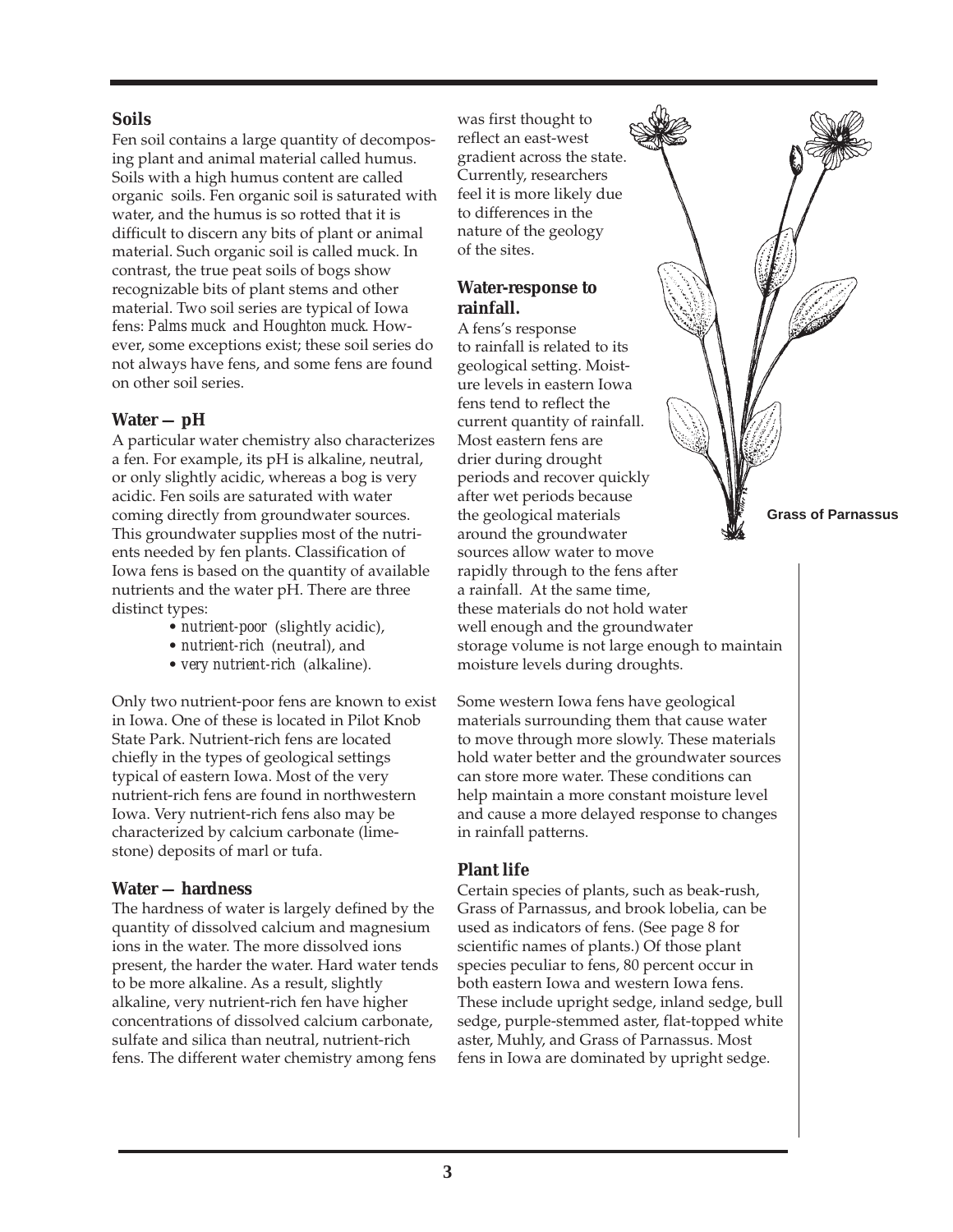**Iowa fens shelter more than 200 species of wildflowers, some of which only live in fens.** 

However, some well-developed western fens contain a variety of dominant sedges that include water and beaked sedge. Beak-rush also is frequent in western fens, but not in eastern fens. There are a number of forbs found in eastern fens that are rare or absent in western fens. These include marsh-marigold or cowslip, swamp saxifrage, sensitive fern, and marsh fern. Eastern fens have twenty-two species of trees and shrubs while western fens contain only two.

It is likely that the differences in plant populations found in eastern and western fens are due chiefly to differences in climate and moisture, though variations in geology and water chemistry may also play a part. In some individual cases, plant population characteristics may reflect land use, such as loss of plant species due to grazing.

Iowa fens shelter more than 200 species of wildflowers, some of which only live in fens. This encompasses approximately 13 percent of the state's native wildflowers. Recent searches of fens have discovered over 20 species of plants that are considered rare in Iowa. Three of the species had previously been listed as extirpated (gone from the state completely). *State endangered* plants (species in danger of being extirpated) found in fens include bog bedstraw and bogbean. The seven *state threatened* plants (species becoming very rare in the state) found in fens are bog birch, yellow monkey flower, beak-rush, narrow-leaved fringed gentian, bog willow, small arrow grass, and large arrow grass. *State special concern* 



**Figure 2. Aerial view of zonation in a large, Figure 2. Aerial view of zonation in a large,** little or no damage, and exhibit a large number well-developed fen.

plant species found in fens are valerian, brook lobelia, tall cottongrass, and sage or hoary willow. These plants are listed so that they will be more closely studied and monitored in the state.

*Zonation* of plants is an unusual phenomenon found in fen plant communities. Plants in fens can be grouped into three distinct zones: the *discharge zone*, the *sedge mat zone*, and the *border zone* (see Figure 2). Much like the concentric growth rings in a tree trunk, the first zone forms around the groundwater seepage area, the second zone forms around the first, and the third around the second. Actual presence af all three zones, as well as how distinctly they are defined, varies among fens. In Iowa, only a few large, well-developed fens such as Silver Lake and Excelsior fens in the northwest, fully demonstrate this phenomenon. Some other western Iowa fens have three zones, but the sedge mat zone is narrow and not as well defined. Zonation becomes less distinct in fens from west to east across the state. Eastern Iowa fens are primarily made up of border zone with small discharge zones, if any. Most do not have sedge mat zones.

#### **Animal Life**

All wetland types are important habitat for a large number of wildlife species. Many birds, such as the sora rail, yellow-headed blackbird, marsh wren, and common snipe depend on fens and other wetlands. Fens have been found to shelter a great variety of butterflies. This includes the rare Baltimore checkerspot butterfly. Unique communities of microscopic border zone plants and animals, such as diatoms, also have been found in fens.

# **Where are Iowa's fens?**

Formerly, fens were thought to occur only in northwest Iowa. However, fens in Iowa include some peaty wetlands found in the northeastern part of the state. A statewide fen inventory found 200 fens in 37 Iowa counties. The search identified many other possible fen sites that had been destroyed by cultivation, grazing, mining, or impoundments.

Of the 200 existing fens, about 25 are considered high quality **—** those that have suffered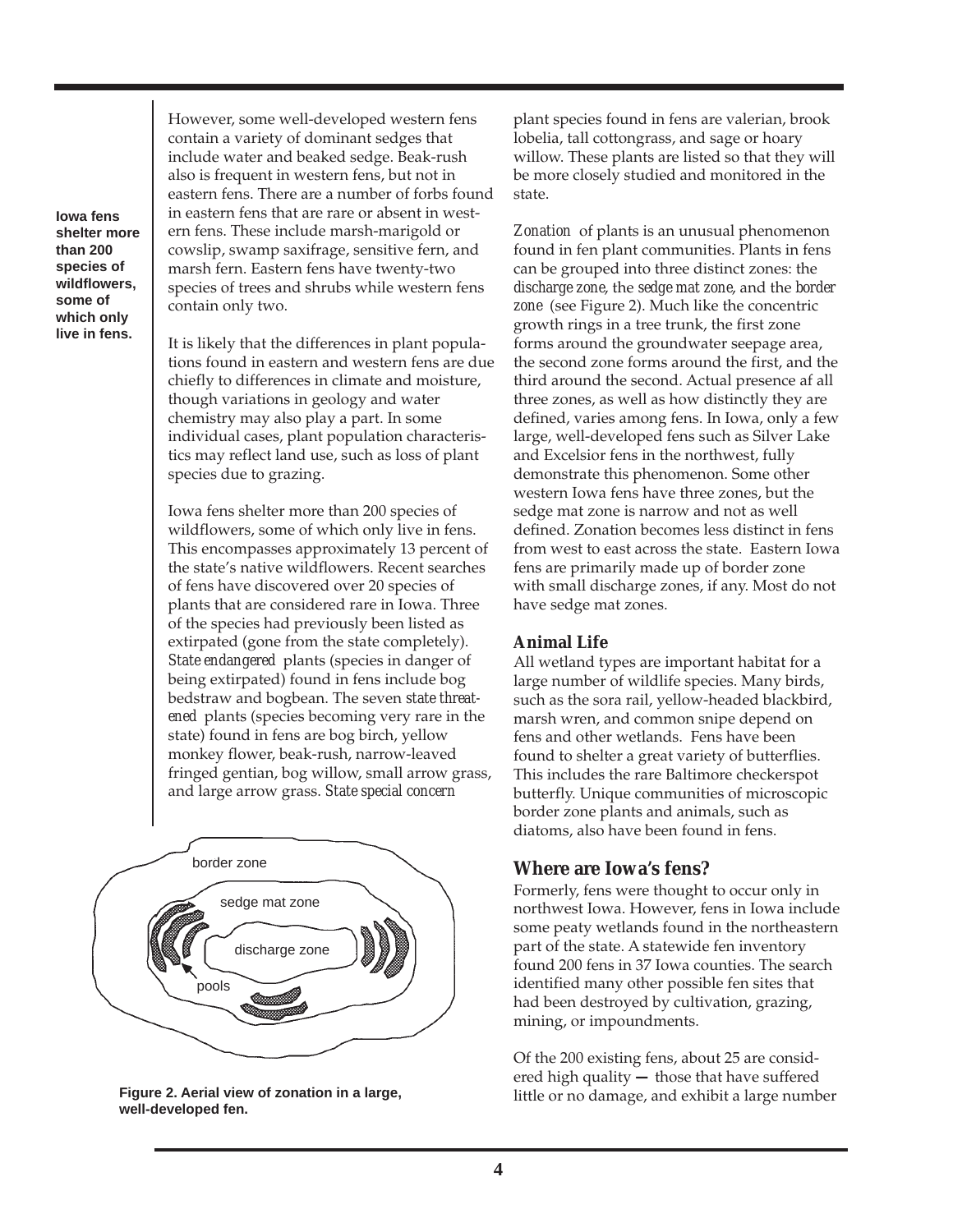and wide variety of plant species characteristic of fens. Ranging in size from less than  $\frac{1}{2}$  acres, most of these fens are located in privately-owned pastures surrounded by cropland.

This location has been detrimental to fens. Most have been altered in some way through grazing or drainage for farming. Damage to fens can occur from direct use as a water source for livestock, mining for peat or gravel, or from runoff and drift of



pesticides and fertilizers from surrounding fields. These are major threats to Iowa's remaining fens unless something is done soon.

The future of this rare wetland type is entrusted to your hands **—** the landowner.

# **What assistance is available for landowners for maintaining fens?**

#### **Financial assistance**

Some landowners are in a financial position that allows them to set this land aside or sell the fen property. And there are various programs that provide cost assistance for doing so.

Acquisition of property such as fens is a high priority for some agencies and organizations. The Iowa Department of Natural Resources is active in acquiring fens for the state from willing sellers. Private organizations such as The Nature Conservancy, the Iowa Natural Heritage Foundation, and Pheasants Forever also work toward buying fens. Rather than managing the fens themselves, these organizations sometimes turn them over to the local County Conservation Board.

However, the landowner may not wish to sell. When a fen is located, for example, in the middle of pasture or cropland, it is not conve-

Figure 3. Counties in Iowa that contain at least one identified fen.

Counties with high quality fens Other counties with existing fens

nient to sell a small parcel. When the landowner does not wish to sell, but does want to maintain the fen in its native state, there are options that provide tax credits for the landowner. These include *conservation easements*  that allow the landowner to retain ownership and the right to use the property in ways agreed upon with the agency providing the easement payment. The landowner may use the land for recreation such as bird watching, but may not farm, drain, or fill the fen. In return, the landowner benefits by retaining ownership of the property, gaining tax benefits, and controlling access. The easement is usually permanent to ensure that the land is maintained as a natural area.

*Reserved life estates* are another way of setting aside property. The landowner gives the deed to the land to a qualifying organization, but reserves lifetime use of the property. Again this use must not destroy the natural state of the property. Reserved life estates also provide the landowner with tax benefits. For more options,

**The future of this rare wetland type is entrusted to your hands the landowner.**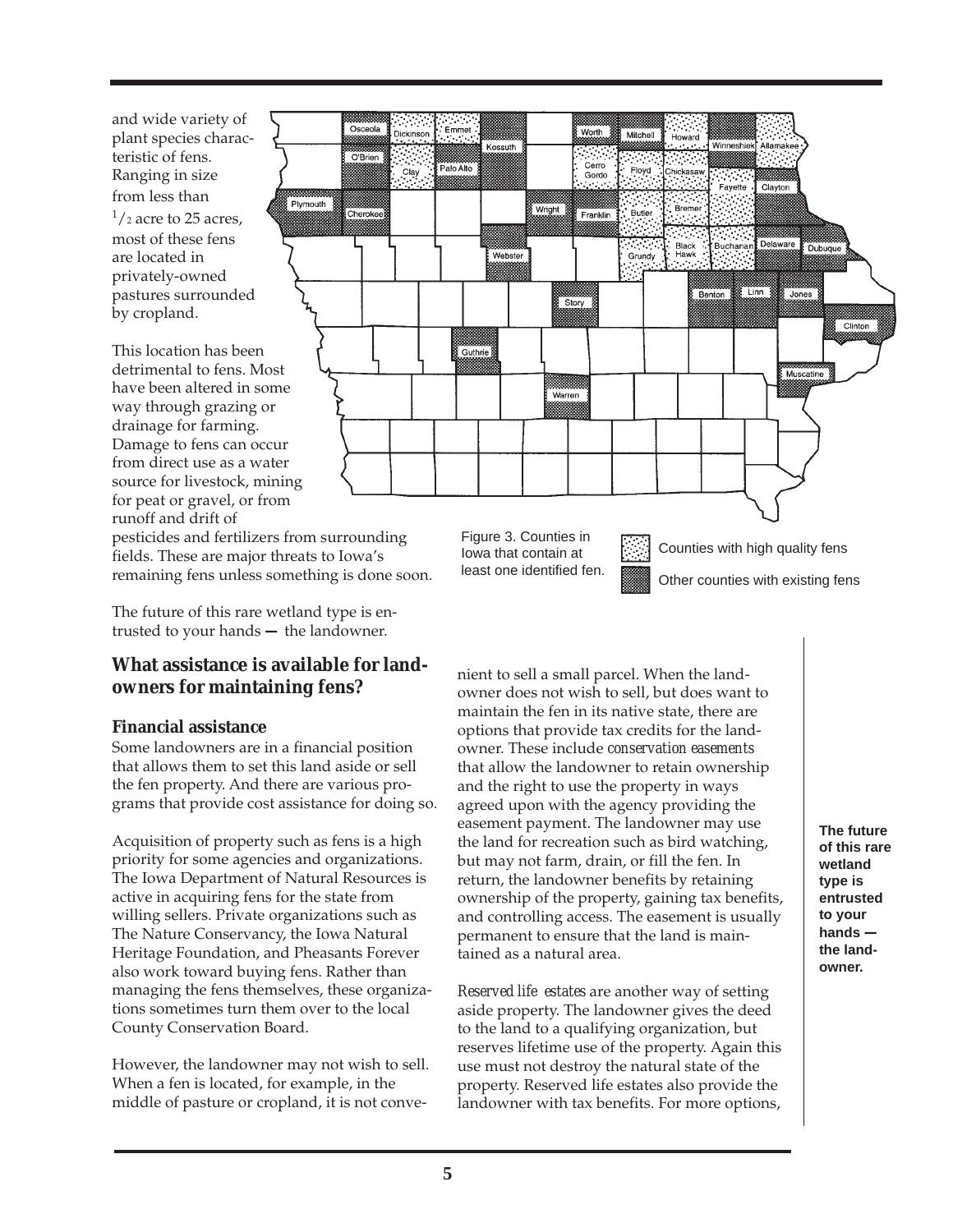see the booklet: *The Landowner's Options: a guide to the voluntary protection of land in Iowa*, available from the Iowa Natural Heritage Founda tion, Des Moines, Iowa 50319, (515) 288-1846.

## **Technical assistance**

For help in managing fens or in identifying plants, there is a wide range of assistance available. The primary source is the **Bureau of Preserves and Ecological Services**, Iowa Department of Natural Resources, Wallace State Office Building, Des Moines, IA 50319, (515) 281-3891 (technical assistance, fen inventory, initial management plans). Other sources include:

• Environmental Protection Agency, Wetlands Protection Section (technical assistance);

• Geological Survey Bureau, Iowa Department of Natural Resources (technical assistance);

• U.S. Fish and Wildlife Service, Private Lands Office, Walnut Creek National Wildlife Refuge (technical assistance);

• Iowa Prairie Network (source of volunteers for implementing management plans such as prescribed burns and weed control);

• Iowa State University Extension (technical assistance);

• The Nature Conservancy (financial and technical assistance);

• Wetlands for Iowa, Iowa Natural Heritage Foundation (financial and technical assistance);

• local Agricultural Stabilization and Conservation Service (ASCS) and Soil Conservation Service (SCS) (financial and technical assistance);

• local County Conservation Board (technical assistance, possible source of

• local hunting groups such as Pheasants Forever and Ducks Unlimited (financial assistance and source of volunteers); financial assistance and volunteers);

• local Master Gardener groups (sources of volunteers for implementing management plans); and

serving these rare, natural areas. For some management practices, such as weed control, you may have to find groups with individu- - are possible sources of assistance in pre • other conservation groups. Local college botany, biology, or animal ecology departments and even local Scout troops

als who have Pesticide Applicator Training and who are willing to sign liability release forms.

# **How should fens be managed?**

One of the primary techniques in fen manage ment is avoiding land-use practices that are damaging to fens, such as grazing, draining, or tilling the fen. Also avoid farming practices outside the fen that allow excessive soil and chemical runoff and pesticide drift.

Attempts at draining fens for farming can cause irreversible damage, as well as often being illegal. The real tragedy is that after spending a large quantity of money tiling a fen to drain it, the land often remains wet. The land is still untillable and the fen is lost. Therefore, it is important to avoid trying to crop these areas.

Livestock grazing and watering also can damage fens. Many fens are located in pastures that are grazed by cattle. Some landowners allow cattle access to fens. In wet years, cattle do not venture far into the fen because of the wet, unstable ground. However, during dry years, cattle trampling can cause uneven surfaces and trails that allow undesirable exotic weeds to invade the fen. It is best to fence off the fen and devise an alternative water source.

# **Protect water quality**

In a recent study of 20 Iowa fens, it was found that some of the most important techniques in managing fens were those that managed the land around the fen. In particular, land management practices that safeguard water quality help maintain quality fens. Because many fens have row crops upslope from them, it is critical to protect fens from the runoff or drift of agricultural chemicals. Of 20 fens studied, 10 contained pesticides and 14 exhibited high levels of nitrates. These chemicals can be harmful to the wildlife and plants of the fen. Excess nitrogen and herbicide runoff, with resultant changes in pH, can weaken and kill sensitive plant species, making room for the invasion of less desirable species. Pesticides can affect wildlife in many ways. For more information see the ISU Extension brochure: *Agricultural Pesticides and Wildlife: A Balancing Act .* 

Buffer strips of grass at least 20 feet wide

**Bogbean**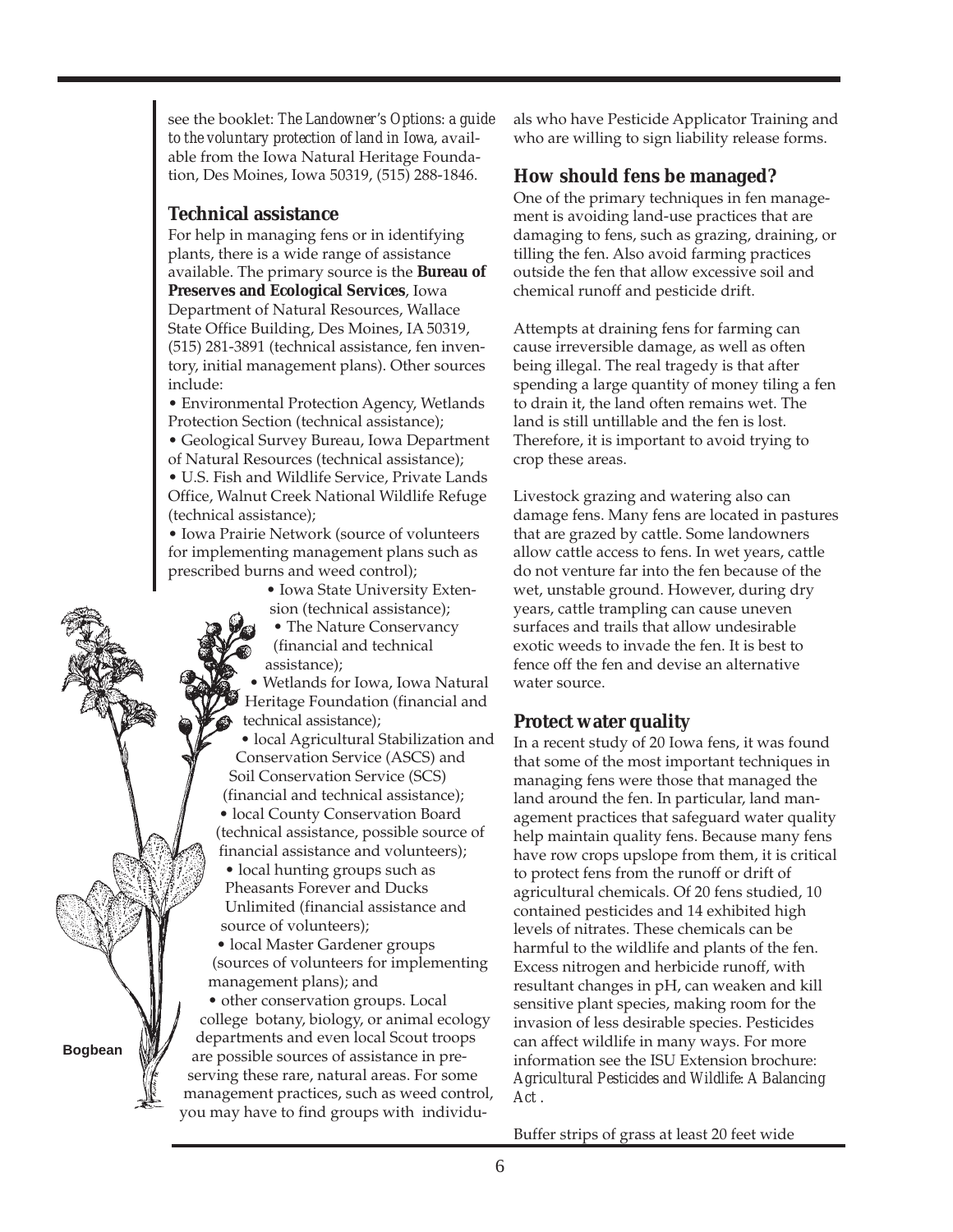(preferably 66-99 feet wide), can help reduce the quantity of chemicals carried into fens from nearby farming areas. Buffer strips are most effective when used in conjunction with other farming practices that help reduce runoff. These practices include conservation tillage, strip cropping, and terracing. Because fens get their water directly from the groundwater, farming practices that reduce the quantity of fertilizer and pesticides entering groundwater sources will reduce the quantity that enters fens. Crop rotations and use of Integrated Pest Management (IPM) are among these practices.

# **Control weeds and woody vegetation**

We are still learning about the best way to maintain fen plant communities. Researchers are experimenting with careful burning once every four or five years to remove invading woody vegetation. Burning must be done only during wet periods so that the organic soils (the peat) is not burned. Effects of burning on rare insect populations is a concern that needs further study.

Burning for weed control is not always the best option. Each fen must be considered on an individual basis. Some fens seem to benefit most from careful spot spraying or the mowing of undesirable plants. Woody vegetation can sometimes be controlled by cutting or girdling. Herbicides should only be used when burning, mowing, cutting, and girdling are not effective options.

The timing of control attempts is important to

combat certain weed species effectively. For example, Canada thistle is best controlled by late spring burns-between May and June. Early spring burns can actually increase sprouting and reproduction. Annual burns may be necessary during the first three years of control efforts. Hand-cutting of individual plants can be an effective control if done at least three times each year-in June, August, and September. Careful spot-spraying of the amine formulation of 2,4-D can be used in heavy infestations. Use all herbicides according to label directions.

There is wide agreement that maintaining steady water levels, fencing out livestock, and protecting the fen from runoff and contaminated groundwater are all critical to maintaining high quality fens. With your help, Iowans will have this important resource for many generations to come.

# **For more information**

*Wetland Plants and Plant Communities of Minnesota and Wisconsin* is a guide to fen plants, including those in Iowa fens. It can be obtained for \$6.50 from Dept. of the Army, St. Paul District, Corps of Engineers, ATTN: CENCS-LM/SALES AGENT, U.S. Post Office and Custom House, St. Paul, MN 55101-1479

*Vegetation ManagementManual and Guidelines*  for 25 aggressive woody and herbaceous species can be obtained from the Illinois Nature Preserves Commission, 524 So. Second St., Lincoln Tower Plaza, Springfield, IL 62701- 1787, (217) 785-8686.

**There is wide agreement that maintaining steady water levels, fencing out livestock, and protecting the fen from runoff and contaminated groundwater are all critical to maintaining high quality fens.**